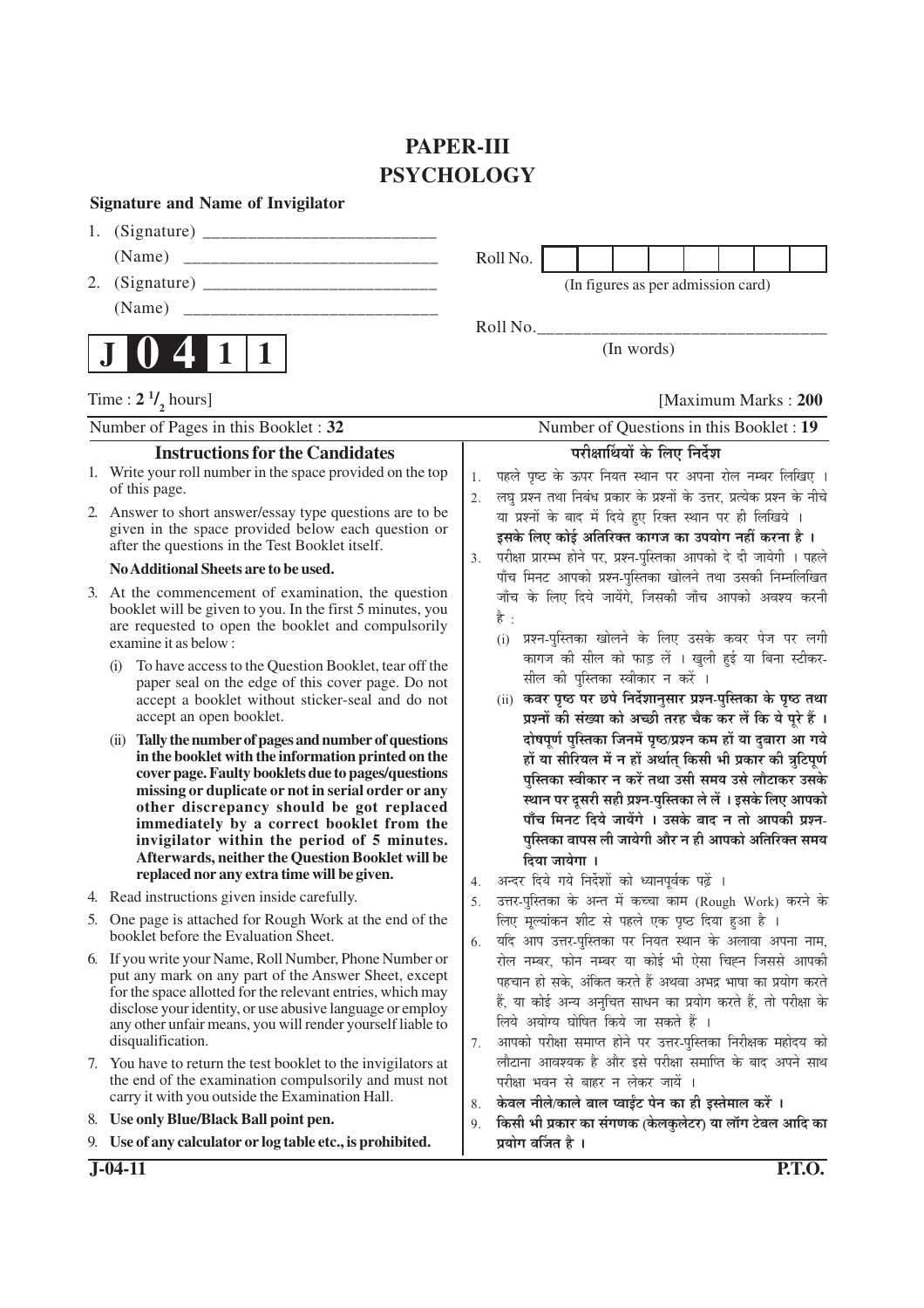# **PSYCHOLOGY** मनोविज्ञान

# **PAPER - III** प्रश्नपत्र $-III$

- Note: This paper is of two hundred (200) marks containing four (4) sections. Candidates are required to attempt the questions contained in these sections according to the detailed instructions given therein.
- नोट : यह प्रश्नपत्र दो सौ (200) अंकों का है एवं इसमें चार (4) खंड हैं । अभ्यर्थी इनमें समाहित प्रश्नों के उत्तर अलग दिये गये विस्तृत निर्देशों के अनुसार दें ।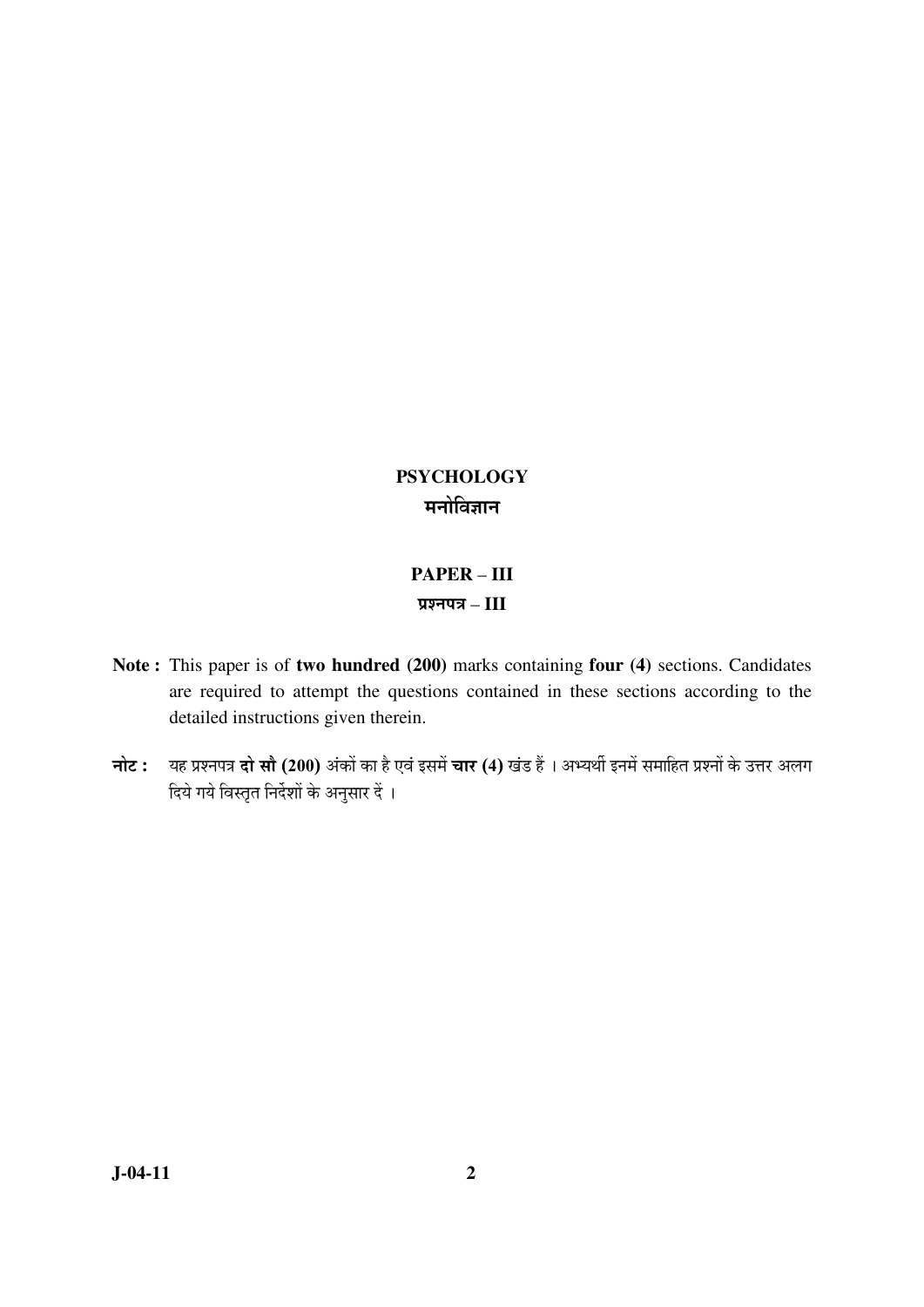#### **SECTION-I** खंड-1

- Note: This section consists of two essay type questions of twenty (20) marks each, to be answered in about five hundred (500) words each.  $(2 \times 20 = 40$  marks)
- इस खंड में **बीस–बीस** अंकों के **दो** निबन्धात्मक प्रश्न हैं । प्रत्येक का उत्तर लगभग **पाँच सौ (500)** शब्दों में नोट : अपेक्षित है ।  $(2 \times 20 = 40 \text{ sign})$
- 1. Recent advances in neurocognitive theories and techniques have revolutionized the understanding of human behaviour. Comment. तंत्रिका संज्ञानात्मक सिद्धांतों और तकनीक में हाल ही में हुई प्रगति से मानव व्यवहार को समझने में क्रांतिकारी परिवर्तन आया है। अपना मत प्रकट कीजिए।

#### $OR / 327$

Elaborate positive human capital concepts in relation to better utilization of human potential.

.<br>मानव सामर्थ्य का बेहतर उपयोग के संबंध में सकारात्मक मानव पूँजीगत संकल्पना की विस्तार से व्याख्या कीजिए ।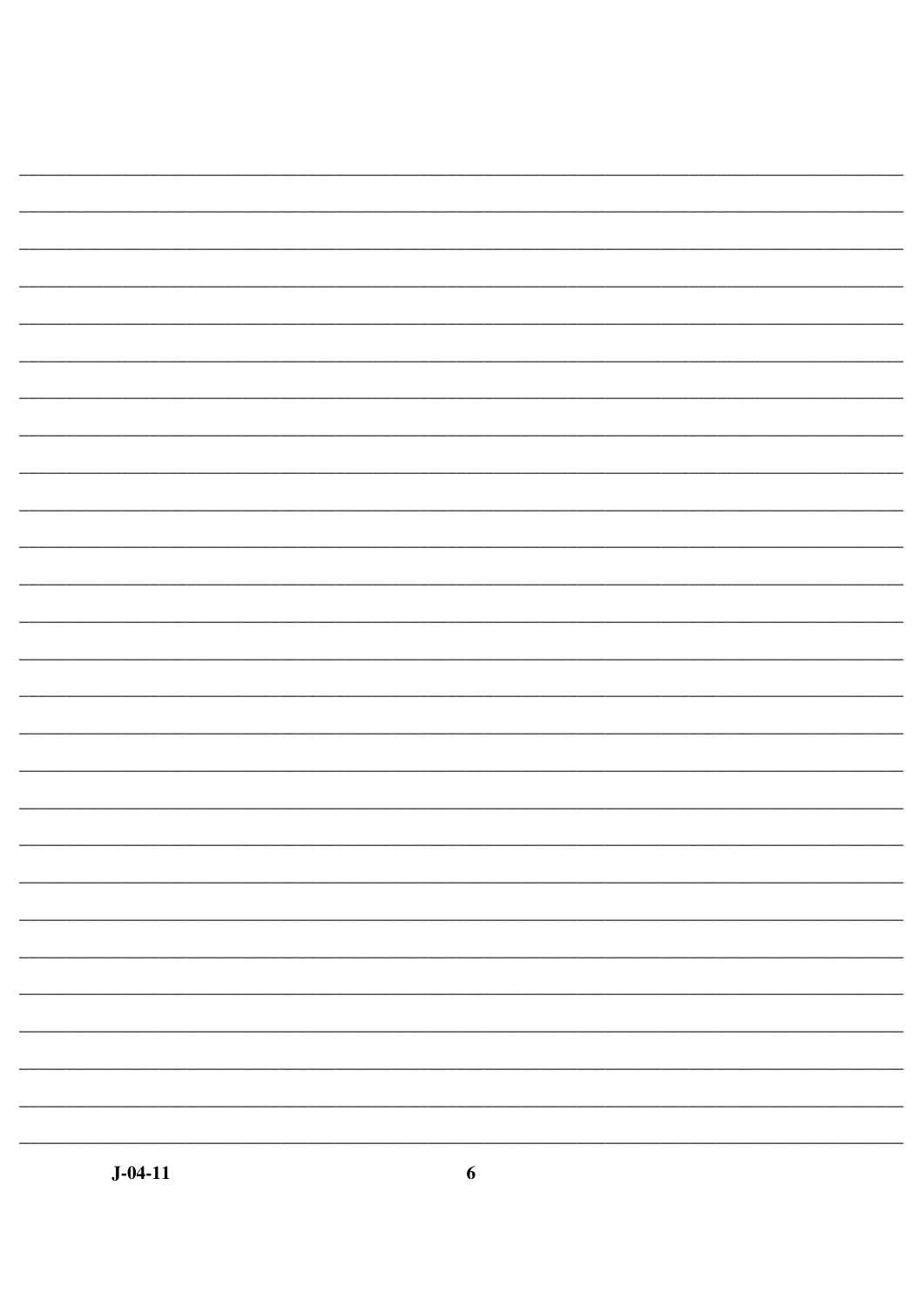Have the theories in psychology been able to address the issues of multiple  $\overline{2}$ . identities?

क्या मनोविज्ञान के सिद्धांत बहु-विशिष्टता (अनन्यता) के मुद्दे का समाधान कर पाई है ?

#### $OR/$ अथवा

Discuss the need for including moral training program to meet the ethical challenges in psychological research and practice. मनोवैज्ञानिक अनुसंधान और व्यवहारिकता में नैतिक चुनौतियों का सामना करने के लिए नैतिक प्रशिक्षण

कार्यक्रम को शामिल करने की आवश्यकता की विवेचना करें ।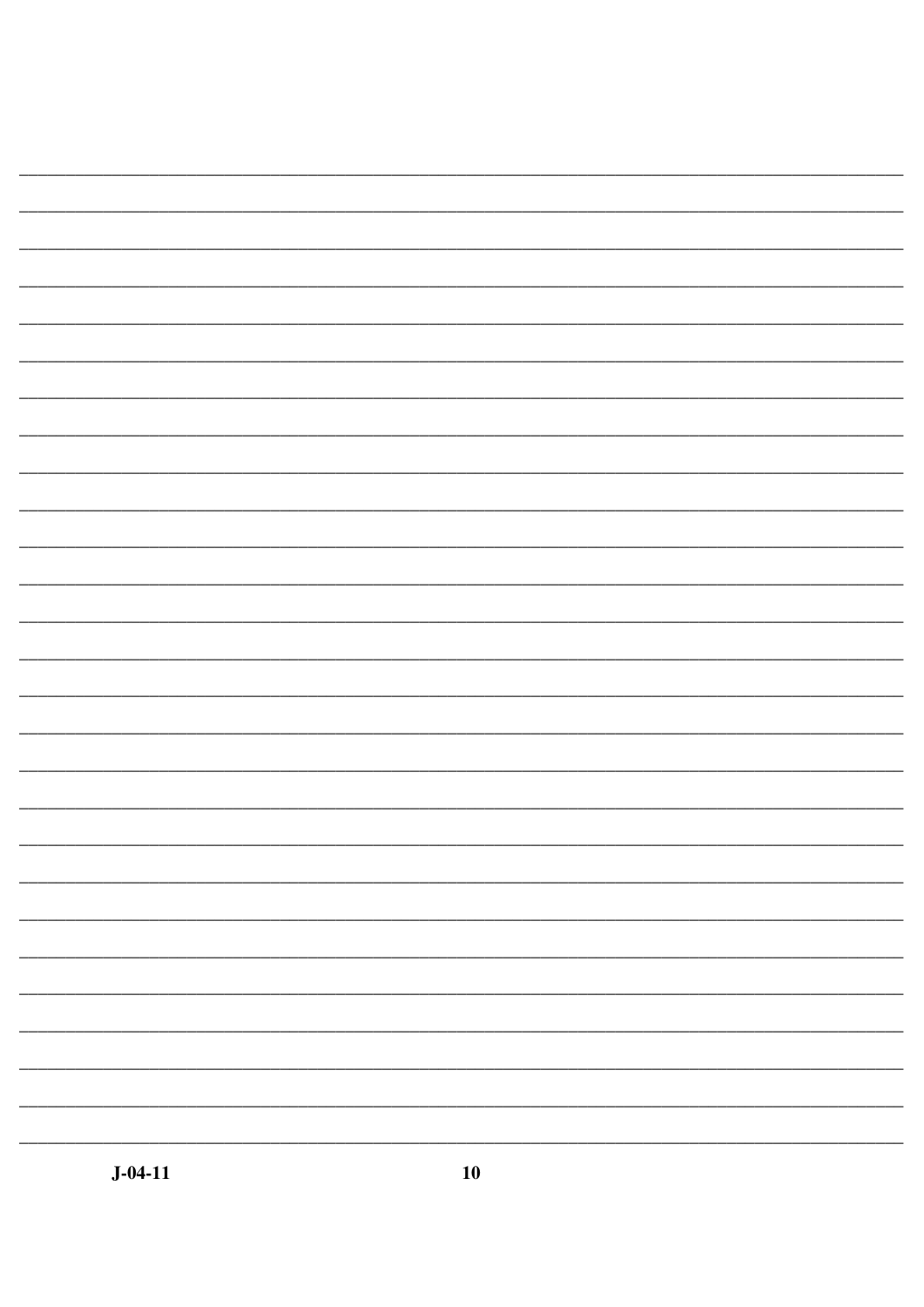## **SECTION - II** खंड - II

- Note: This section contains **three** (3) questions from each of the electives/specializations. The candidate has to choose only one elective/specialization and answer all the three questions contained therein. Each question carries fifteen (15) marks and is to be answered in about **three hundred** (300) words.  $(3 \times 15 = 45$  Marks)
- नोट : इस खण्ड में प्रत्येक ऐच्छिक इकाई/विशेषज्ञता से **तीन (3)** प्रश्न हैं । अभ्यर्थी को केवल **एक** ऐच्छिक इकाई/विशेषज्ञता को चुनकर उसी के **तीनों** प्रश्नों का उत्तर देना है । प्रत्येक प्रश्न **पंद्रह (15)** अंकों का है व उसका उत्तर लगभग **तीन सौ (300)** शब्दों में अपेक्षित है ।  $(3 \times 15 = 45 \text{ s})$

## Elective –  $I / \bar{\mathcal{C}}$ छिक – I

- $3.$ Elucidate the impact of various aspects of prosocial behaviour on intergroup relations. अंत: समूह संबंधों के संबंध में अनुकुल सामाजिक व्यवहार के विभिन्न पहलुओं के प्रभाव पर प्रकाश डालें ।
- $\overline{4}$ How do schema and prototypes of people effect their change in attitudes? लोगों की अन्विति योजना और आदिप्ररुप उनकी अभिवृत्ति में कैसे परिवर्तन लाती हैं ?
- $5<sub>1</sub>$ In what way heightened violence has effected the identity of people in society? बढ़ी हई हिंसा ने समाज में लोगों की अनन्यता को किस प्रकार प्रभावित किया है ?

# Elective – II / ऐच्छिक – II

- $\overline{3}$ . Are the continuity principle and stages of development paradoxical? क्या सततता का सिद्धांत और विकास की अवस्थाएँ विरोधाभासी हैं ?
- $\overline{4}$ . How do reinforcement and learning regulate life-span development? प्रबलन और शिक्षण जीवन पर्यन्त विकास का नियमन कैसे करते हैं ?
- $\overline{5}$ . How can we program moral development with the help of psychological techniques? हम कैसे मनोवैज्ञानिक तकनीकों की सहायता से नैतिक विकास को कार्यबद्ध कर सकते हैं ?

## $Elective - III / \n{  $\vec{C}$  \n{  $\vec{C}}$  \n  $\vec{C}$  \n  $\vec{C}$$

- $\overline{3}$ . Comment upon idiographic and nomothetic approaches in Psychology. मनोविज्ञान में व्यक्तिवृत्तात्मक और तथ्यात्मक उपागम पर अपने विचार व्यक्त कीजिए ।
- $\overline{4}$ . Describe the problem and solution of scholastic under achievement. न्यन शैक्षिक उपलब्धि की समस्या और समाधान का वर्णन करें ।
- $5<sub>1</sub>$ How would you identify the counselling needs of primary school children in India? आप भारत में प्राथमिक विद्यालय के बच्चों की परामर्श संबंधी आवश्यकताओं को कैसे अभिनिर्धारित करेंगे ?

# Elective – IV / ऐच्छिक – IV

 $\overline{3}$ . How does Machiavellism influence the behaviour in organizational context? संगठनात्मक सन्दर्भ में मैकाइवलवाद कैसे व्यवहार को प्रभावित करता है ?

 $J-04-11$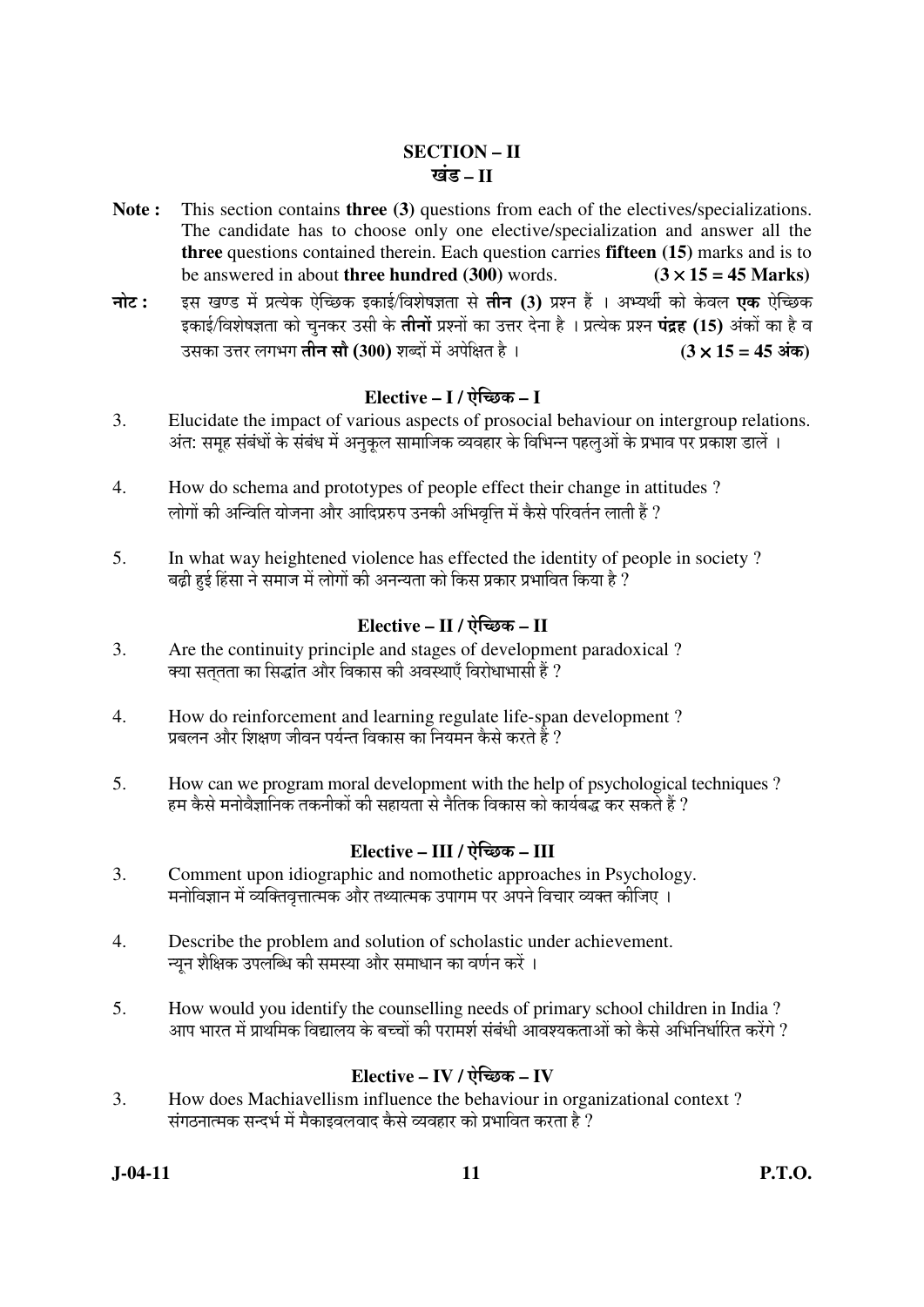- $\overline{4}$ . Dwell upon the concept of flexible benefits and its implications for employee motivation. कर्मचारियों की अभिप्रेरणा के लिए नम्य हितलाभ की संकल्पना और उसके प्रभावों की विवेचना करें ।
- $5<sub>1</sub>$ Considering trust as necessary condition for leadership draw out clear lines of distinction between deterrence-based trust and identification-based trust. नेतृत्व के लिए विश्वास (भरोसा) को आवश्यक अवस्था मानते हुए प्रतिरोध-आधारित विश्वास और अनन्यता आधारित विश्वास के बीच अंतर स्पष्ट कीजिए ।

#### Elective –  $V / \hat{V}$ च्छिक – $V$

- Dwell upon the psycho-dynamics of depression. 3. अवसाद की मनोवैज्ञानिक गतिशीलता की विवेचना करें ।
- Since each psychopathological case is unique, will the DSM classifications  $\overline{4}$ . misguide the clinician? Examine. चंकि प्रत्येक मनोविकत रोगी विशिष्ट होता है, क्या डी एस एम वर्गीकरण चिकित्सकों को भ्रमित करता है ? जाँच कीजिए ।
- 5. Should anti-social person be dealt by the criminal justice system or by a clinical psychologist? क्या असामाजिक व्यक्ति का उपचार आपराधिक न्याय प्रणाली के अनुसार या मनोचिकित्सक के द्वारा किया जाना चाहिए ?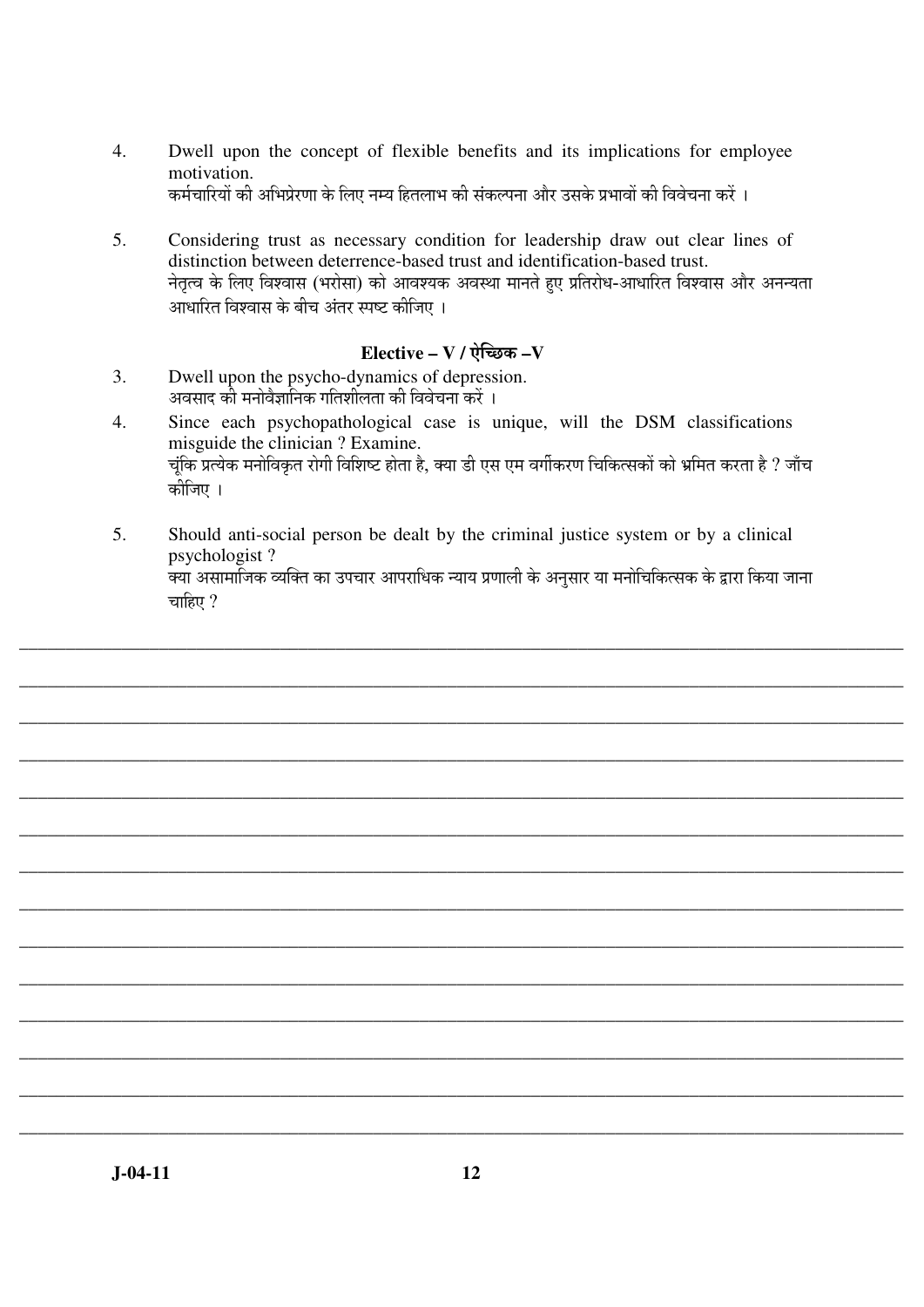| _ _ _ _ |  |
|---------|--|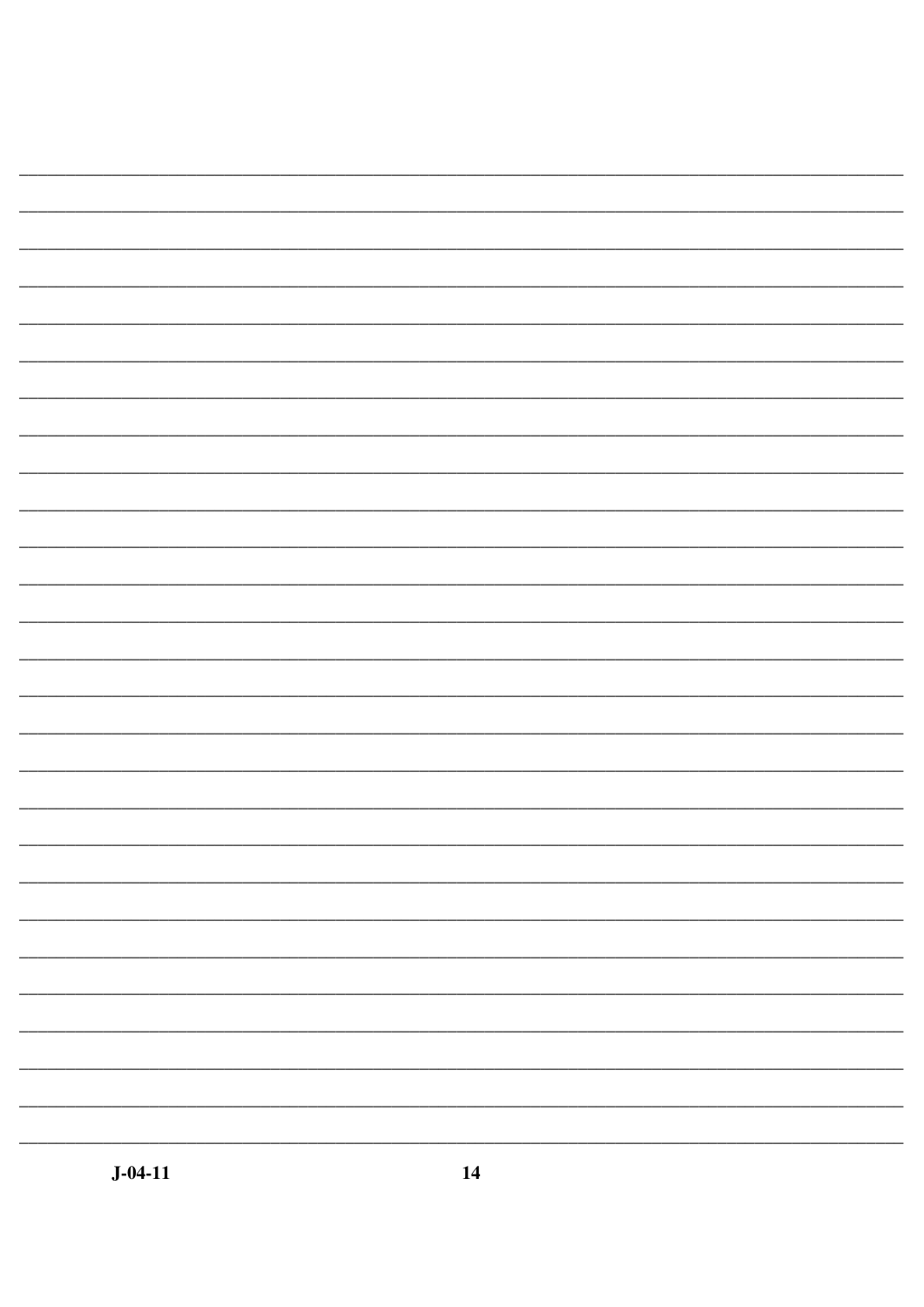|  | $\overline{\phantom{0}}$ |
|--|--------------------------|
|  |                          |
|  |                          |
|  |                          |
|  |                          |
|  |                          |
|  |                          |
|  |                          |
|  |                          |
|  |                          |
|  |                          |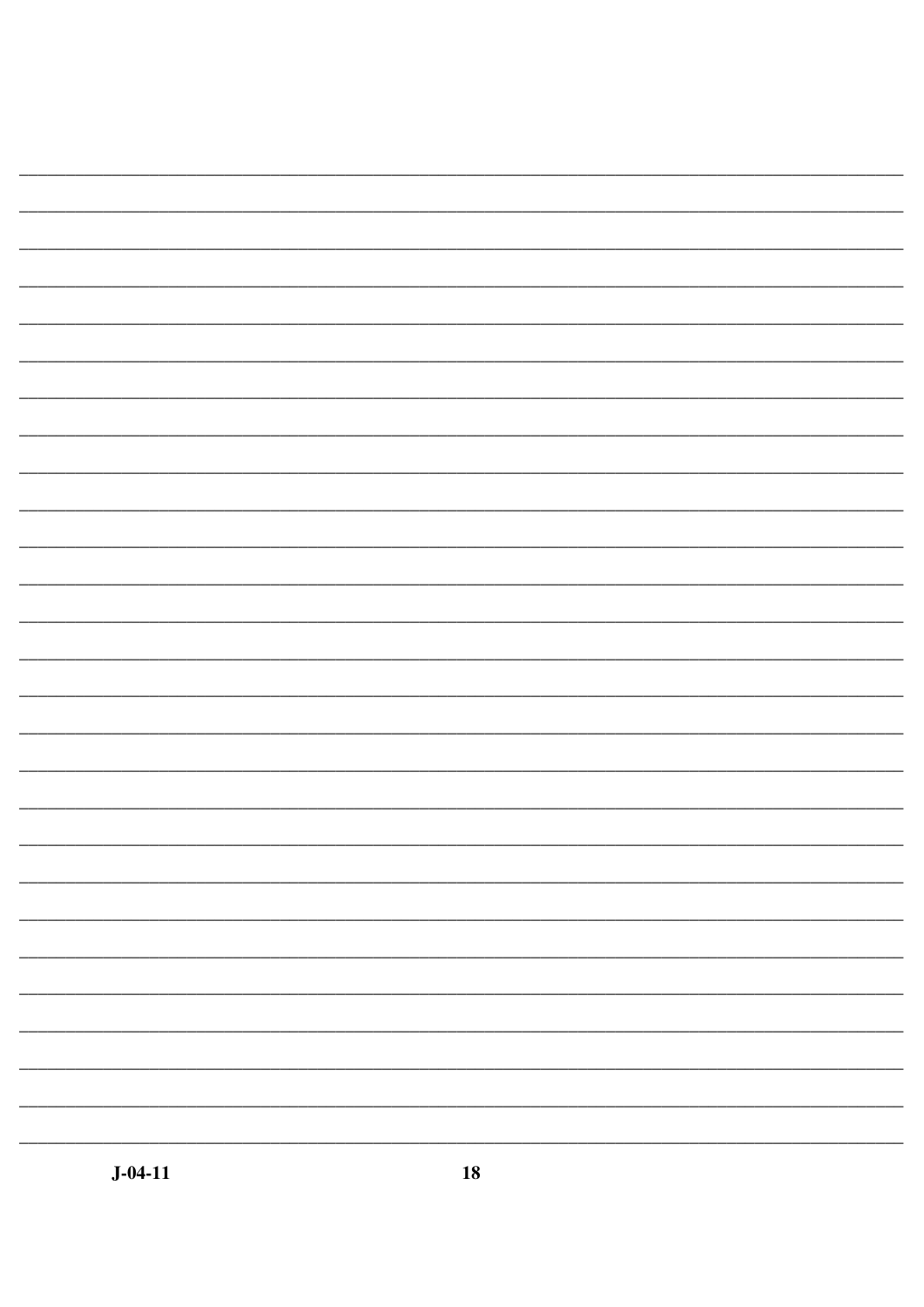|                                    |        | $\overline{\phantom{0}}$ |
|------------------------------------|--------|--------------------------|
|                                    |        |                          |
|                                    |        | —                        |
|                                    |        | <u>.</u>                 |
|                                    |        | -                        |
|                                    |        |                          |
|                                    |        |                          |
|                                    |        |                          |
|                                    |        |                          |
|                                    |        |                          |
|                                    |        |                          |
|                                    |        | Ξ.                       |
| $\sim$ $\sim$ $\sim$ $\sim$ $\sim$ | $\sim$ | $\sim$ $\sim$            |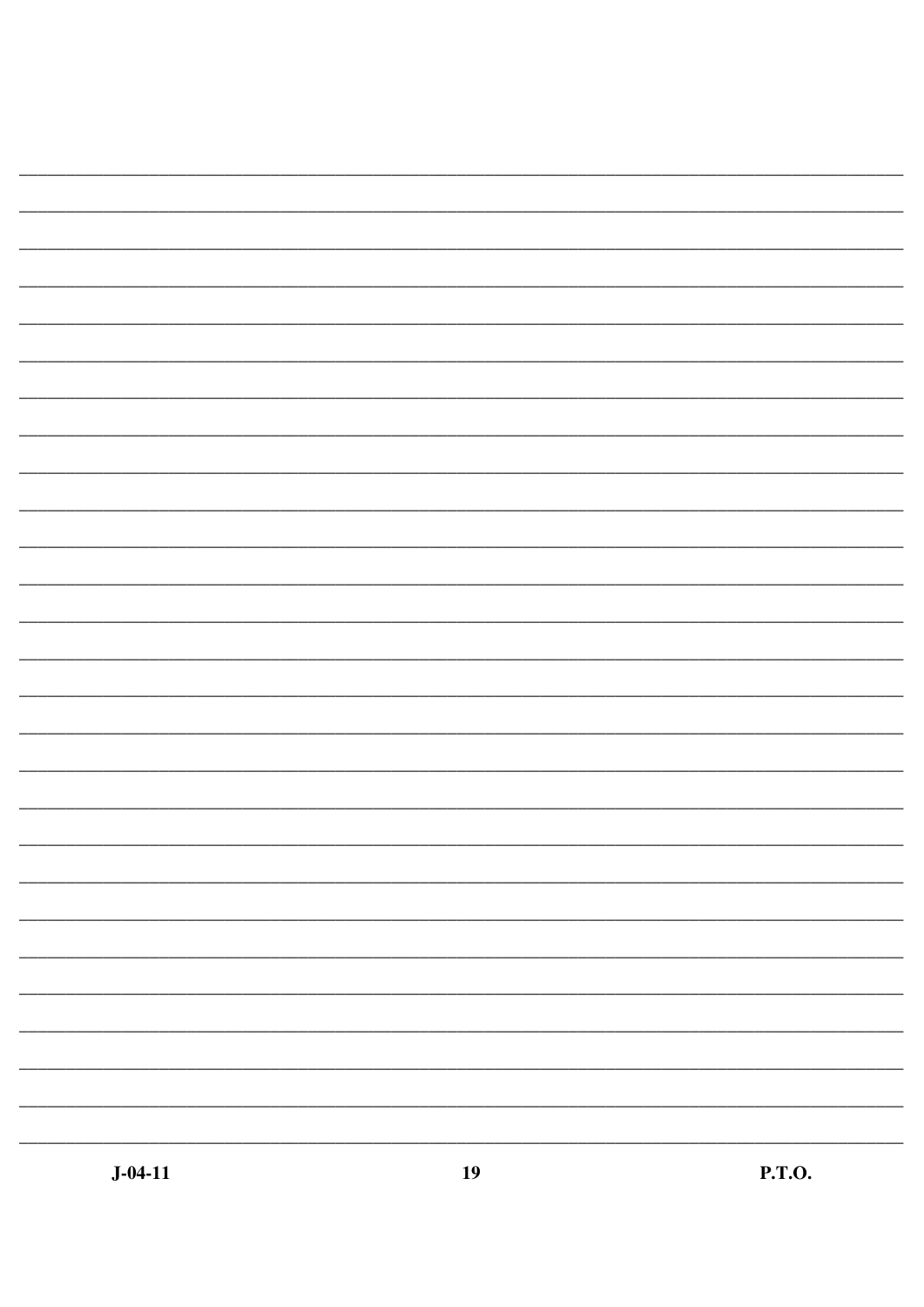## **SECTION - III** खंड – III

- Note: This section contains nine (9) questions of ten (10) marks each, each to be answered in about fifty (50) words.  $(9 \times 10 = 90 \text{ Marks})$ इस खंड में **दस-दस (10-10)** अंकों के **नौ (9)** प्रश्न हैं । प्रत्येक प्रश्न का उत्तर लगभग **पचास (50)** शब्दों में नोट : अपेक्षित है।  $(9 \times 10 = 90 \text{ s})$
- In what way PET scanning technique does help the study of human memory ? 6. पी ई टी स्कैनिंग तकनीक मानव को स्मरण शक्ति का अध्ययन करने में किस प्रकार सहायक होती है ?

 $J - 04 - 11$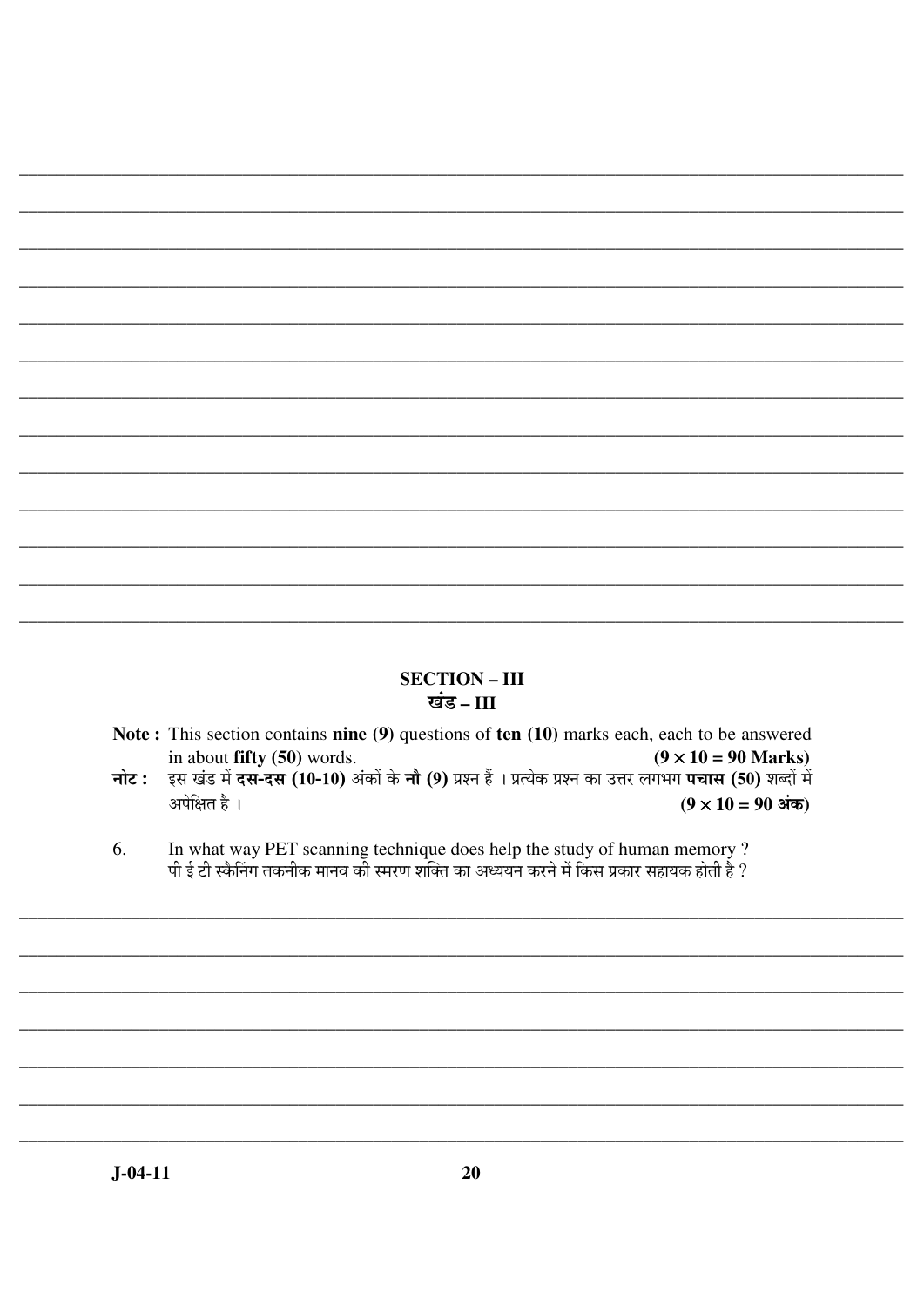Describe briefly some common sleep disorders.<br>कुछ सामान्य निद्रा विकारों का संक्षेप में वर्णन कीजिए ।  $\overline{7}$ .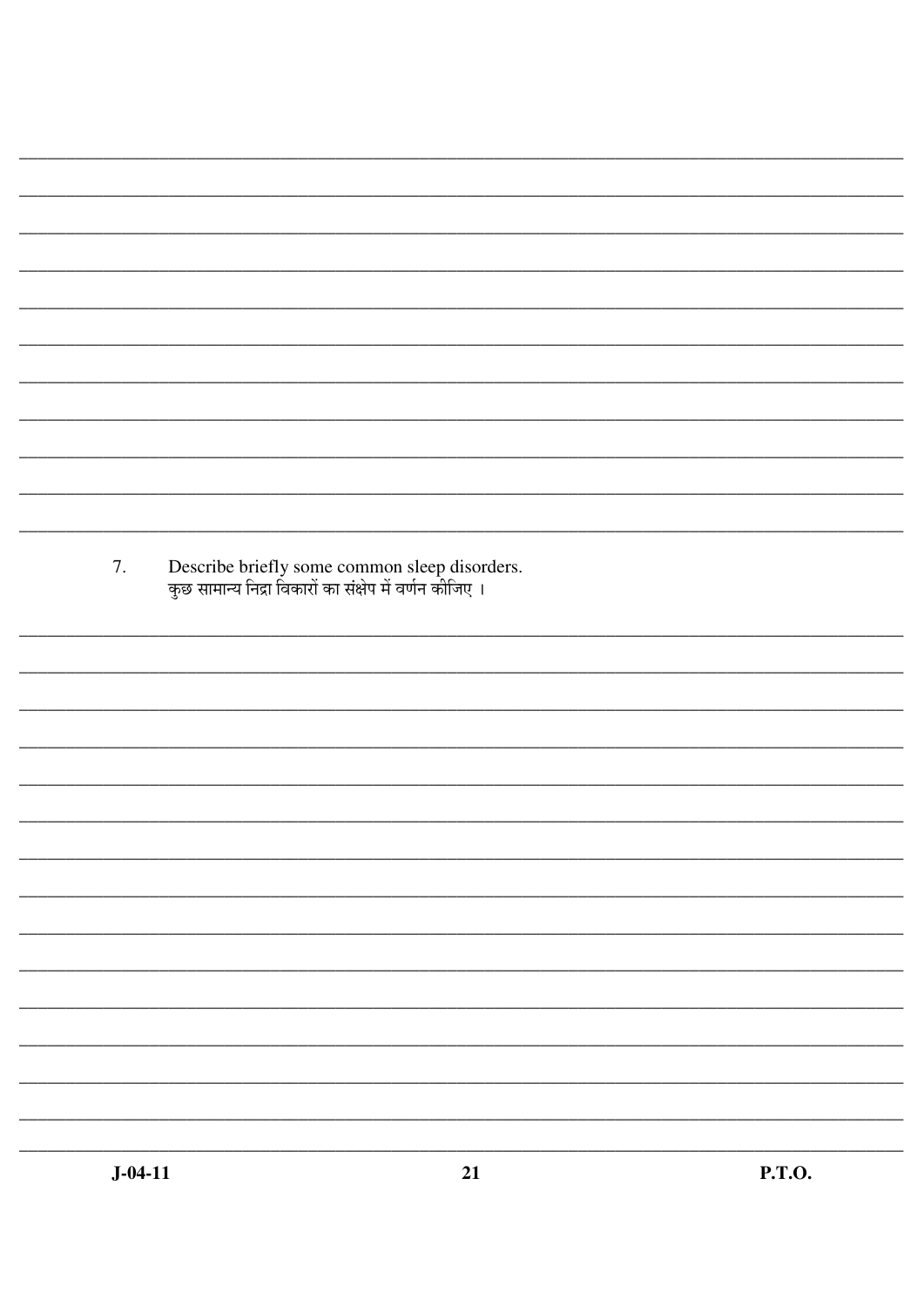| 8. | What are the three basic conditions required for growth promoting culture in Roger's<br>views?<br>रोज़र की दृष्टि से संवृद्धि उन्नयन संस्कृति के लिए कौन सी तीन आधारभूत शर्तों की आवश्यकता होती है ? |  |  |  |
|----|------------------------------------------------------------------------------------------------------------------------------------------------------------------------------------------------------|--|--|--|
|    |                                                                                                                                                                                                      |  |  |  |
|    |                                                                                                                                                                                                      |  |  |  |
|    |                                                                                                                                                                                                      |  |  |  |
|    |                                                                                                                                                                                                      |  |  |  |
|    |                                                                                                                                                                                                      |  |  |  |
|    |                                                                                                                                                                                                      |  |  |  |
|    |                                                                                                                                                                                                      |  |  |  |
|    |                                                                                                                                                                                                      |  |  |  |
|    |                                                                                                                                                                                                      |  |  |  |
|    |                                                                                                                                                                                                      |  |  |  |
|    |                                                                                                                                                                                                      |  |  |  |
|    |                                                                                                                                                                                                      |  |  |  |
|    |                                                                                                                                                                                                      |  |  |  |
|    |                                                                                                                                                                                                      |  |  |  |
|    |                                                                                                                                                                                                      |  |  |  |
|    |                                                                                                                                                                                                      |  |  |  |
|    |                                                                                                                                                                                                      |  |  |  |
|    |                                                                                                                                                                                                      |  |  |  |
|    |                                                                                                                                                                                                      |  |  |  |
|    |                                                                                                                                                                                                      |  |  |  |
|    |                                                                                                                                                                                                      |  |  |  |
|    |                                                                                                                                                                                                      |  |  |  |
|    |                                                                                                                                                                                                      |  |  |  |
|    |                                                                                                                                                                                                      |  |  |  |

Describe the major dimensions of emotional intelligence. 9. संवेगात्मक बुद्धि के प्रमुख आयामों की विवेचना करें ।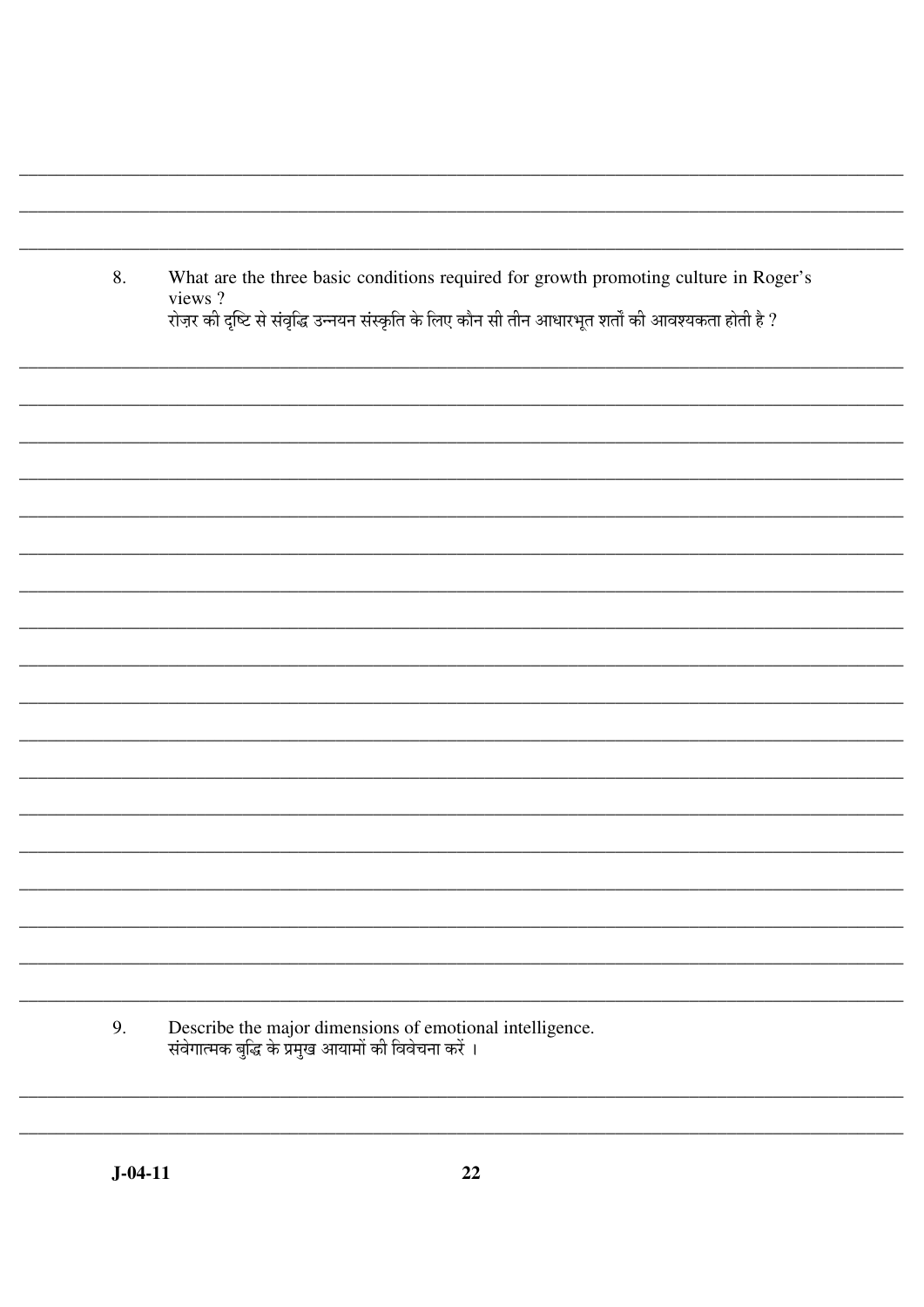Explain the absoluteness of absolute threshold in terms of signal detection theory. 10. संकेत संज्ञापन सिद्धांत के अनुसार निरपेक्ष देहली (थ्रेसहोल्ड) की निर्पेक्षता की व्याख्या कीजिए ।  $J - 04 - 11$ 23 **P.T.O.**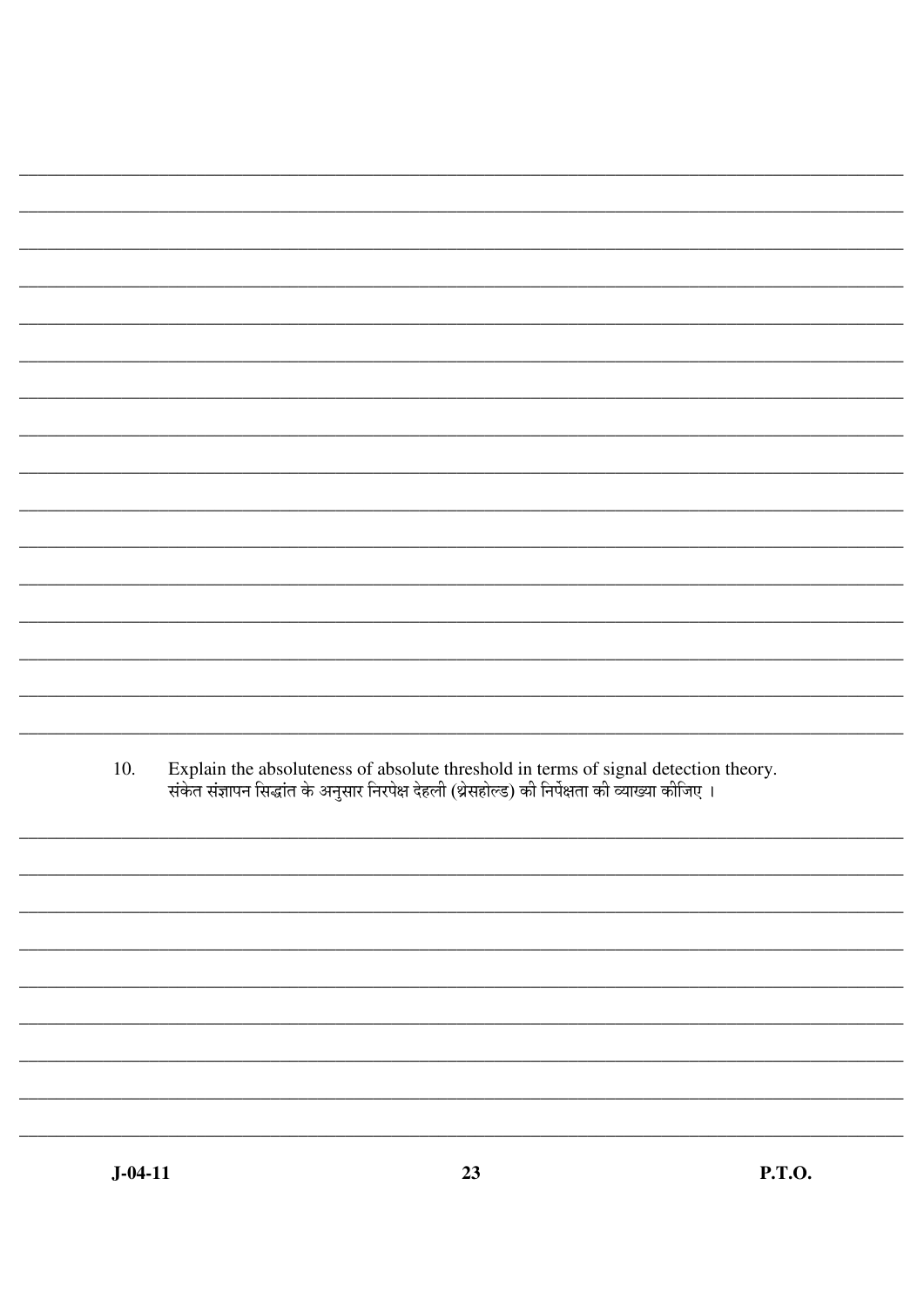Why can the causal relationships be not inferred from correlations ?<br>सहसंबंधों से नैमित्तक संबन्धों का अनुमान क्यों नहीं लगाया जा सकता है ? 11.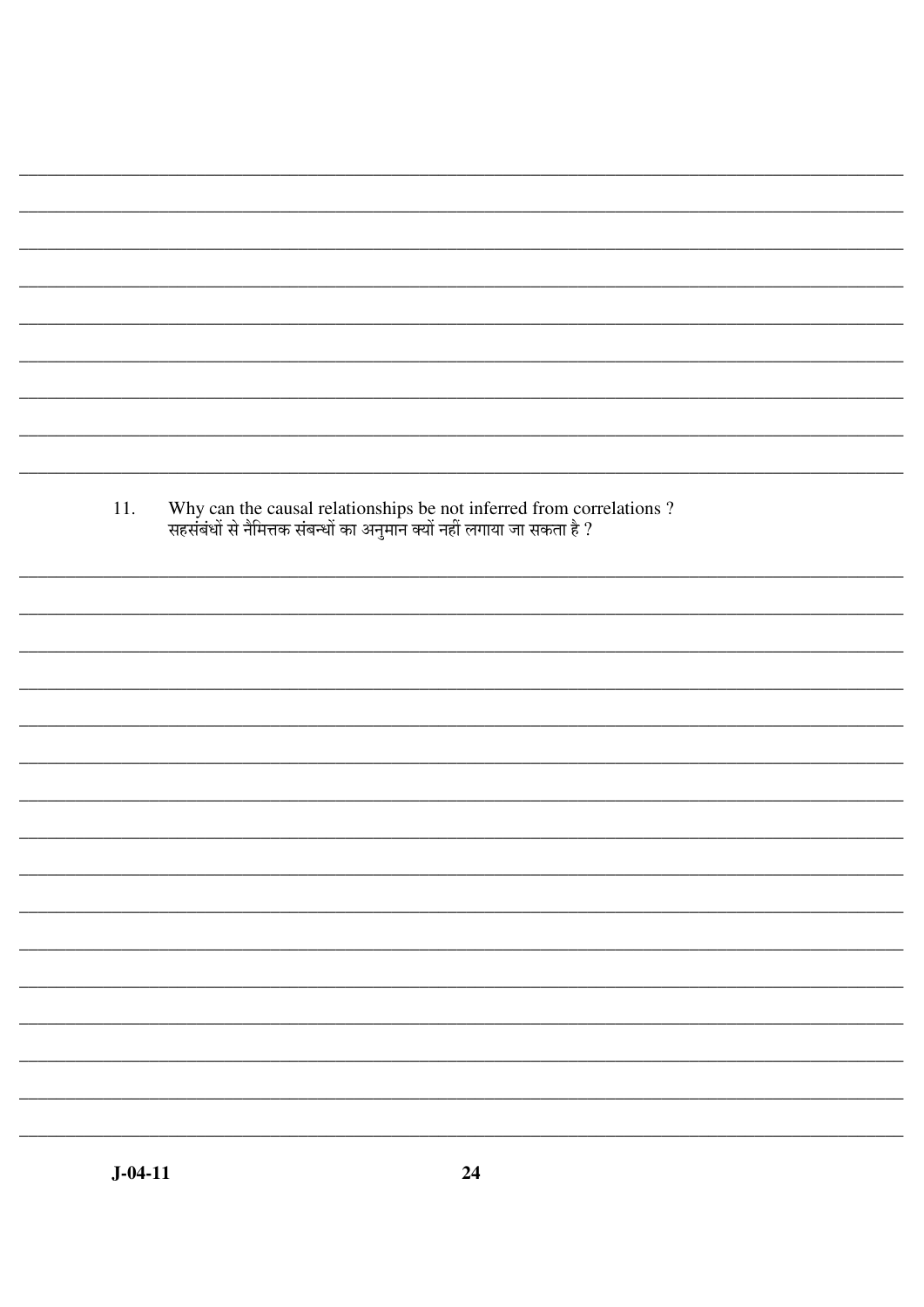| 12.           | Differentiate between inductive and deductive reasoning.<br>आगमनात्मक और निगमात्मक तर्कणा के बीच अंतर स्पष्ट कीजिए । |               |
|---------------|----------------------------------------------------------------------------------------------------------------------|---------------|
|               |                                                                                                                      |               |
|               |                                                                                                                      |               |
|               |                                                                                                                      |               |
|               |                                                                                                                      |               |
|               |                                                                                                                      |               |
|               |                                                                                                                      |               |
|               |                                                                                                                      |               |
|               |                                                                                                                      |               |
|               |                                                                                                                      |               |
|               |                                                                                                                      |               |
|               |                                                                                                                      |               |
|               |                                                                                                                      |               |
|               |                                                                                                                      |               |
| 13.           | What are the main features of episodic memory ?<br>इतिवृत्तात्मक स्मृति की मुख्य-मुख्य विशेषताएं क्या हैं ?          |               |
|               |                                                                                                                      |               |
| $J - 04 - 11$ | 25                                                                                                                   | <b>P.T.O.</b> |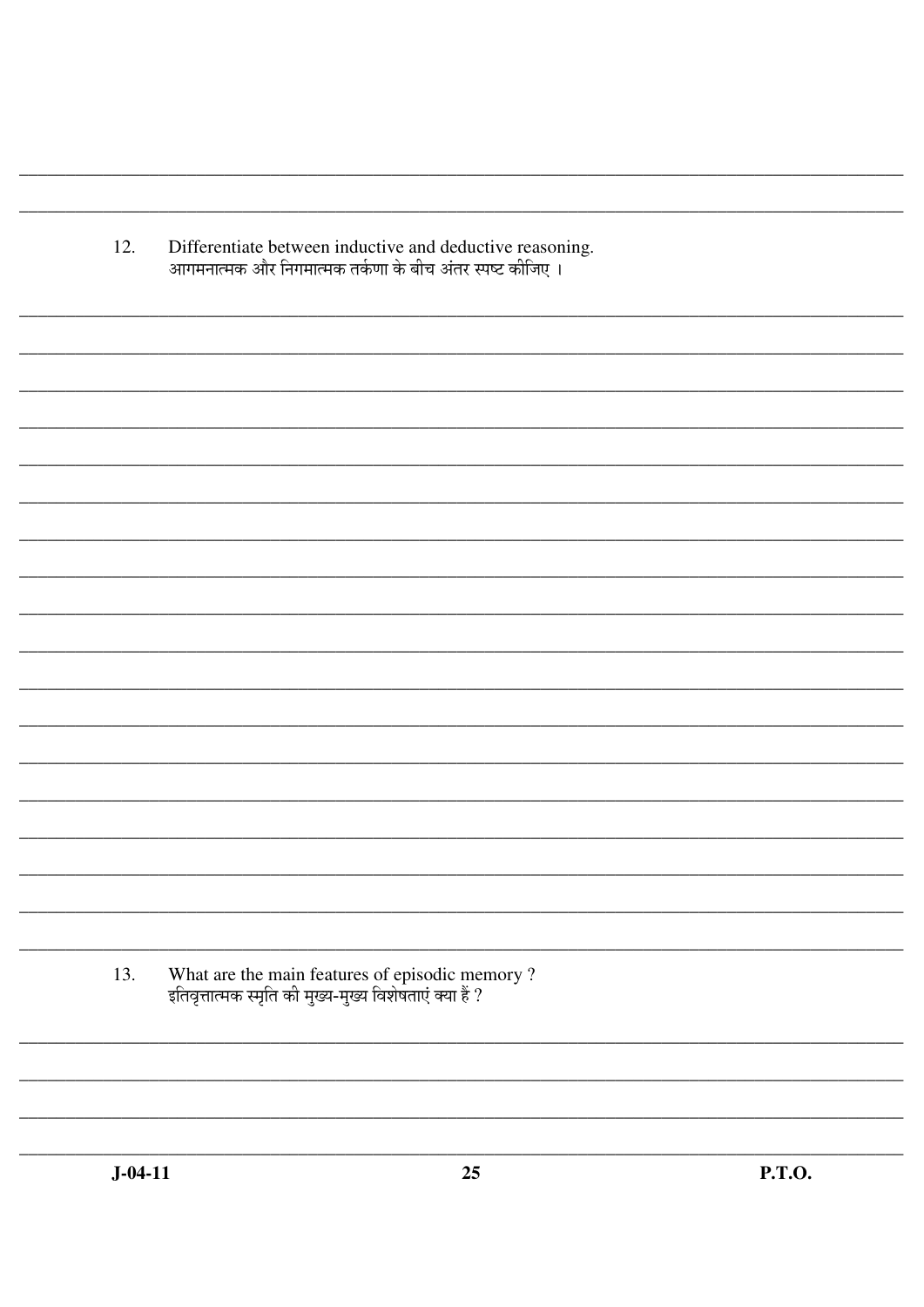Describe the phenomenon of latent learning.<br>प्रच्छन्न अधिगम घटक को विवेचना कीजिए । 14.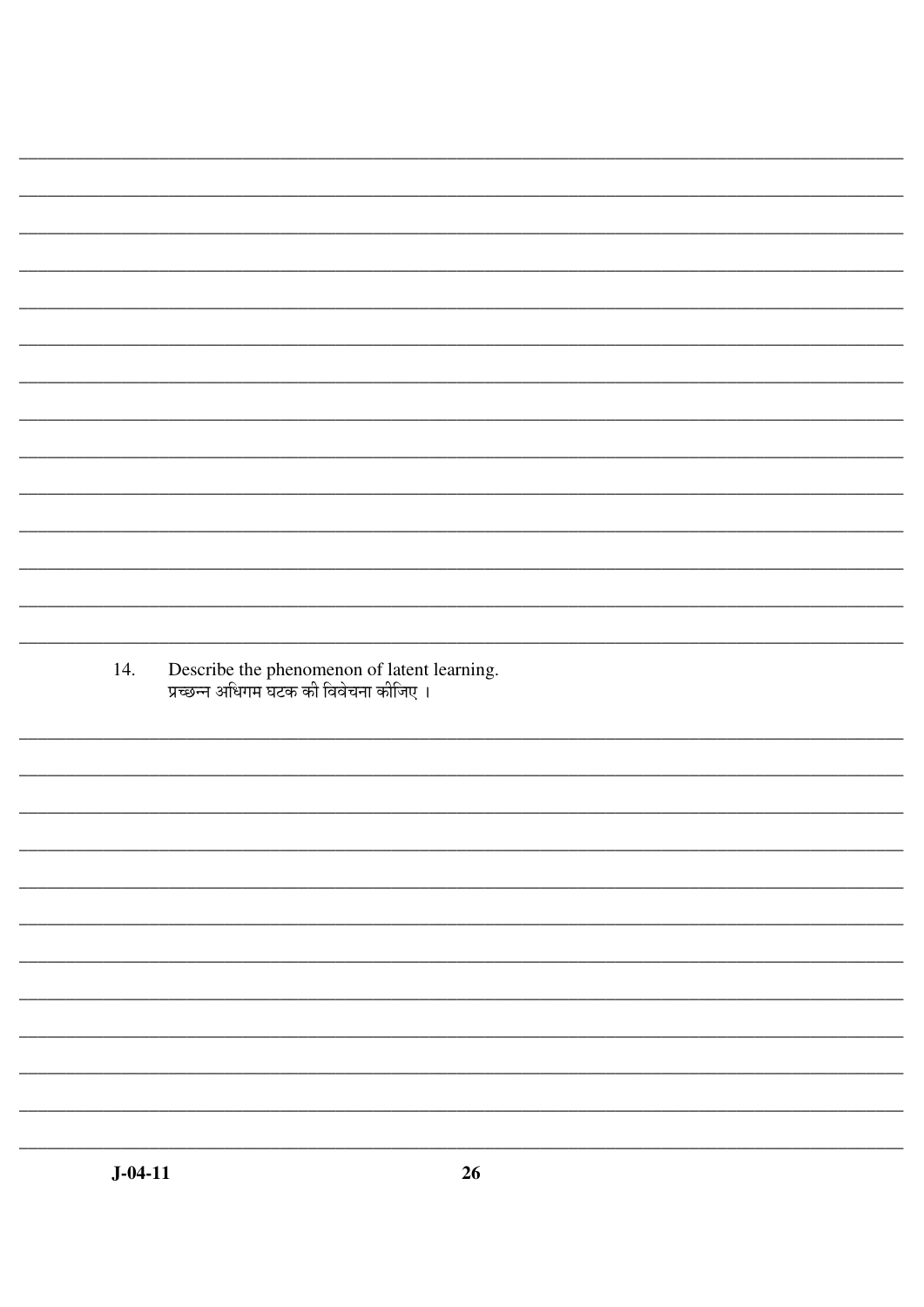#### **SECTION – IV**  <u>खंद – IV</u>

\_\_\_\_\_\_\_\_\_\_\_\_\_\_\_\_\_\_\_\_\_\_\_\_\_\_\_\_\_\_\_\_\_\_\_\_\_\_\_\_\_\_\_\_\_\_\_\_\_\_\_\_\_\_\_\_\_\_\_\_\_\_\_\_\_\_\_\_\_\_\_\_\_\_\_\_\_\_\_\_\_\_\_\_\_\_\_\_\_\_\_\_\_\_\_

\_\_\_\_\_\_\_\_\_\_\_\_\_\_\_\_\_\_\_\_\_\_\_\_\_\_\_\_\_\_\_\_\_\_\_\_\_\_\_\_\_\_\_\_\_\_\_\_\_\_\_\_\_\_\_\_\_\_\_\_\_\_\_\_\_\_\_\_\_\_\_\_\_\_\_\_\_\_\_\_\_\_\_\_\_\_\_\_\_\_\_\_\_\_\_

\_\_\_\_\_\_\_\_\_\_\_\_\_\_\_\_\_\_\_\_\_\_\_\_\_\_\_\_\_\_\_\_\_\_\_\_\_\_\_\_\_\_\_\_\_\_\_\_\_\_\_\_\_\_\_\_\_\_\_\_\_\_\_\_\_\_\_\_\_\_\_\_\_\_\_\_\_\_\_\_\_\_\_\_\_\_\_\_\_\_\_\_\_\_\_

\_\_\_\_\_\_\_\_\_\_\_\_\_\_\_\_\_\_\_\_\_\_\_\_\_\_\_\_\_\_\_\_\_\_\_\_\_\_\_\_\_\_\_\_\_\_\_\_\_\_\_\_\_\_\_\_\_\_\_\_\_\_\_\_\_\_\_\_\_\_\_\_\_\_\_\_\_\_\_\_\_\_\_\_\_\_\_\_\_\_\_\_\_\_\_

\_\_\_\_\_\_\_\_\_\_\_\_\_\_\_\_\_\_\_\_\_\_\_\_\_\_\_\_\_\_\_\_\_\_\_\_\_\_\_\_\_\_\_\_\_\_\_\_\_\_\_\_\_\_\_\_\_\_\_\_\_\_\_\_\_\_\_\_\_\_\_\_\_\_\_\_\_\_\_\_\_\_\_\_\_\_\_\_\_\_\_\_\_\_\_

\_\_\_\_\_\_\_\_\_\_\_\_\_\_\_\_\_\_\_\_\_\_\_\_\_\_\_\_\_\_\_\_\_\_\_\_\_\_\_\_\_\_\_\_\_\_\_\_\_\_\_\_\_\_\_\_\_\_\_\_\_\_\_\_\_\_\_\_\_\_\_\_\_\_\_\_\_\_\_\_\_\_\_\_\_\_\_\_\_\_\_\_\_\_\_

**Note :** This section contains **five (5)** questions of **five (5)** marks each based on the following passage. Each question should be answered in about **thirty (30)** words.

 **(5** × **5 = 25 Marks)**

नोट: इस खंड में निम्नलिखित परिच्छेद पर आधारित **पाँच (5)** प्रश्न हैं । प्रत्येक प्रश्न का उत्तर लगभग **तीस (30)** शब्दों में अपेक्षित है। प्रत्येक प्रश्न **पाँच (5)** अंकों का है। त्या स्वाट तक स्वाट तक स्वाट तक रही = 25 अं**क**)

Read the paragraph carefully and answer the questions given below :

 Stanley Schachter and Jerome Singer in the 1960s demonstrated the social influences on emotional reactivity in human beings. They sought to examine two major theoretical ideas : Given a state of physiological arousal for which an individual has no immediate explanation, he will label this state and describe his feelings in terms of the cognitions available to him. To the extent that cognitive factors are potent determiners of emotional state, one might anticipate that precisely the same state of physiological arousal could be labelled "joy" or "fury" or any of a great number of emotional labels, depending on the cognitive aspects of the situation. Given a state of physiological arousal for which an individual has a completely appropriate explanation (e.g., "I feel this way because I have just received an injection of adrenaline"), no evaluative needs will arise and the individual is unlikely to label his feelings in terms of the alternative cognitions available. Experimental findings by them confirmed their ideas that a cognitive component and an underlying physiological arousal are both necessary for emotionality to be fully felt. The cognitive-steering idea of emotionality has also been applied in clinical settings. Storms and Nisbett (1970) administered placebo pills to individuals suffering from insomnia. When Placebo was described as arousing agent, the insomniacs had the explanation of their internal state to some external source (Placebo pill) that they reported falling asleep sooner in comparison to those who were told that Placebo had no effect at all.

निम्नलिखित परिच्छेद को ध्यान से पढ़ें और नीचे दिए गए प्रश्नों का उत्तर दीजिए :

स्टेन्ले सेश्चटेर और जेरोमे सिंगर ने 1960 के दशक में मानव की संवेगात्मक प्रतिक्रिया पर सामाजिक प्रभावों को दर्शाया है । वे दो प्रमख सैद्धांतिक विचारों को परखना चाहते थे : एक ऐसी शारीरिक उत्तेजना की अवस्था दी गई. जिसके संबंध में किसी व्यक्ति के पास तत्काल स्पष्टीकरण नहीं है. वह इस अवस्था को अभिनिर्धारित करेगा और उसकी अनर्भात का नामकरण उसमें उपलब्ध संज्ञान से करेगा । जहां तक ये संज्ञानात्मक कारक संवेग की अवस्था को निर्धारित करने के लिए सक्षम हैं, वहां तक कोई यह अनुमान लगा सकता है कि अमुक शारीरिक उत्तेजना अवस्था को "आनन्द" अथवा "उन्माद" की अवस्था अथवा संवेग की कोई भी अन्य अवस्था कह सकता है. जो स्थिति के संज्ञानात्मक पहलओं पर निर्भर करता है । एक ऐसी शारीरिक उत्तेजना की अवस्था जिसके संबंध में किसी व्यक्ति के पास समुचित स्पष्टीकरण हों (उदाहरणार्थ ''मैंने ऐसा इसलिए सोचा क्योंकि मैंने अभी अधिवक्क का इंजेक्शन लिया है''), इसके मल्यांकन की आवश्यकता नहीं होगी और वह व्यक्ति उपलब्ध

**J-04-11 27 P.T.O.**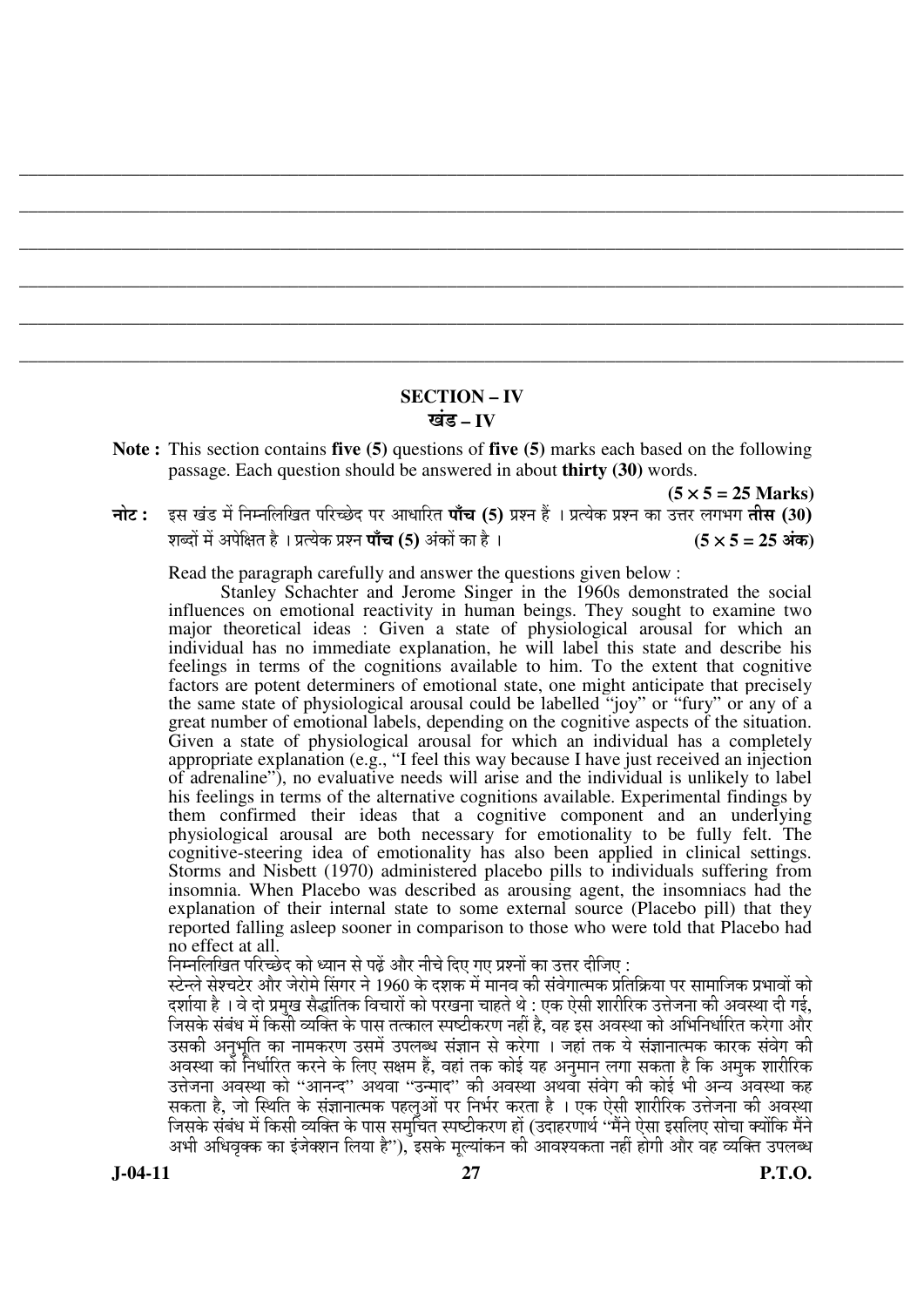वैकल्पिक संज्ञान के रूप में अपनी अनुभूति का अभिनिर्धारण नहीं करेगा । उनके द्वारा परीक्षण के निष्कर्षों से उनके विचारों की पुष्टि होती है कि एक संज्ञानात्मक घटक और उसमें छिपी शारीरिक उत्तेजना दोनों ही संवेग को परी तरह से अनभव करने के लिए आवश्यक होते हैं । संवेग के संज्ञानात्मक चालित विचार की व्यवहारिकता नैंदानिक प्रसंग में देखी गई हैं । स्टोर्मस और निस्बेट (1970) ने अनिद्रा से पीड़ित लोगों को प्लेसबो गोलियाँ (कटभेषज) दी । जब प्लेसबो को उत्तेजक कारक के रूप में बताया गया तो अनिद्रा के रोगियों के पास बाह्य स्रोतों (प्लेसबो गोली) पर आधारित आंतरिक अवस्था का स्पष्टीकरण होता है तो उन्हें उन लोगों की तलना में जल्दी नींद आती है, जिन्हें यह बताया गया कि प्लेसबो गोलियो का बिल्कुल भी कोई असर नहीं होता है ।

 $15.$ What does differentiate emotional state and feelings? संवेगात्मक अवस्था और अनुभूति में क्या अंतर होता है ?

16. When do we need cognitive explanations for feelings? हमें भावनाओं के संबंध में संज्ञानात्मक स्पष्टीकरण की आवश्यकता कब होती है ?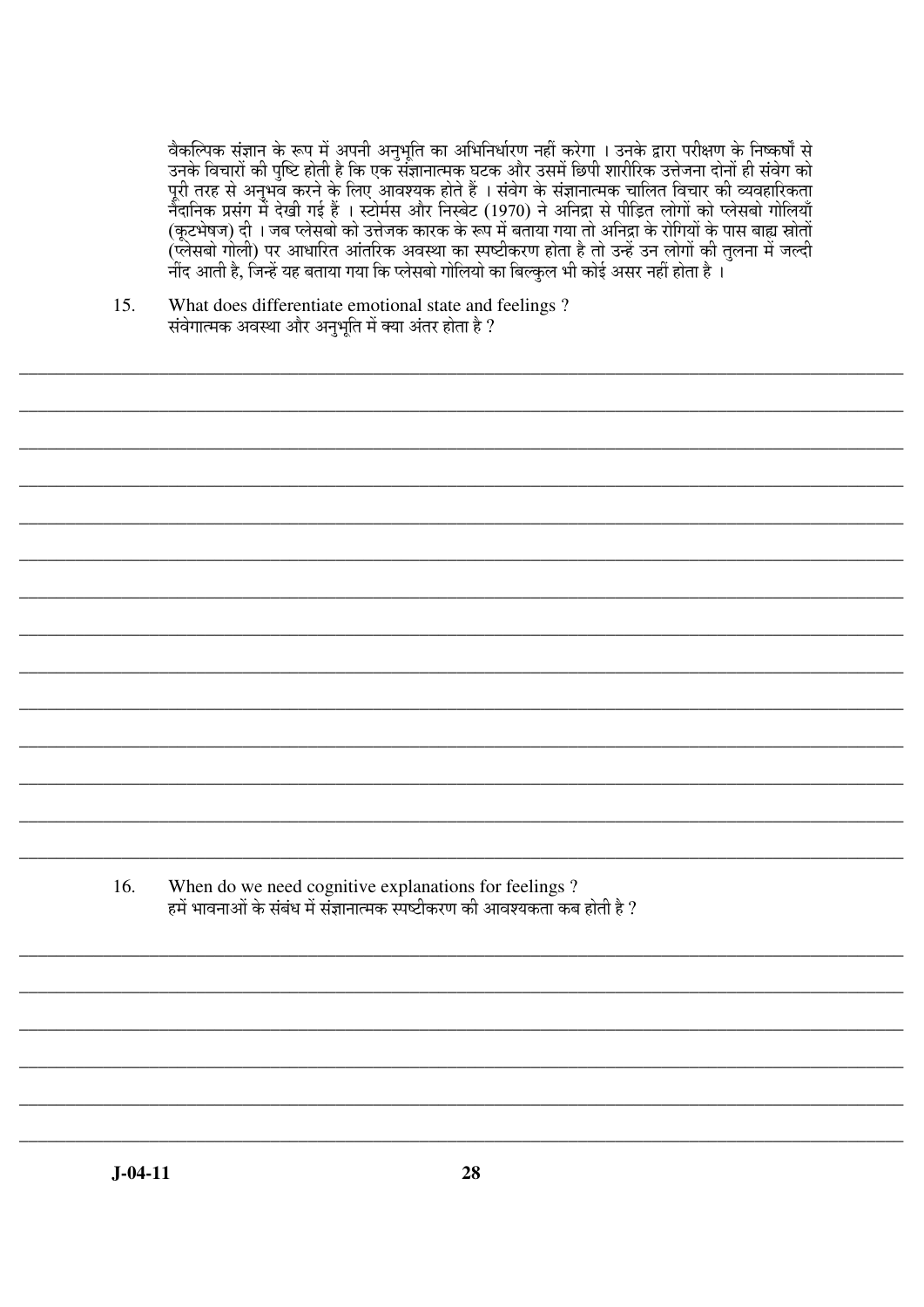- Do feelings and emotions occur in the absence of sympathetic/physiological arousal ? क्या अनुकम्पी/शारीरिक उत्तेजना के अभाव में भी अनुभूति और संवेग पैदा होते हैं ? 17.
	- What is Placebo effect? 18. प्लेसबो (कूटभेषज) का क्या प्रभाव होता है ?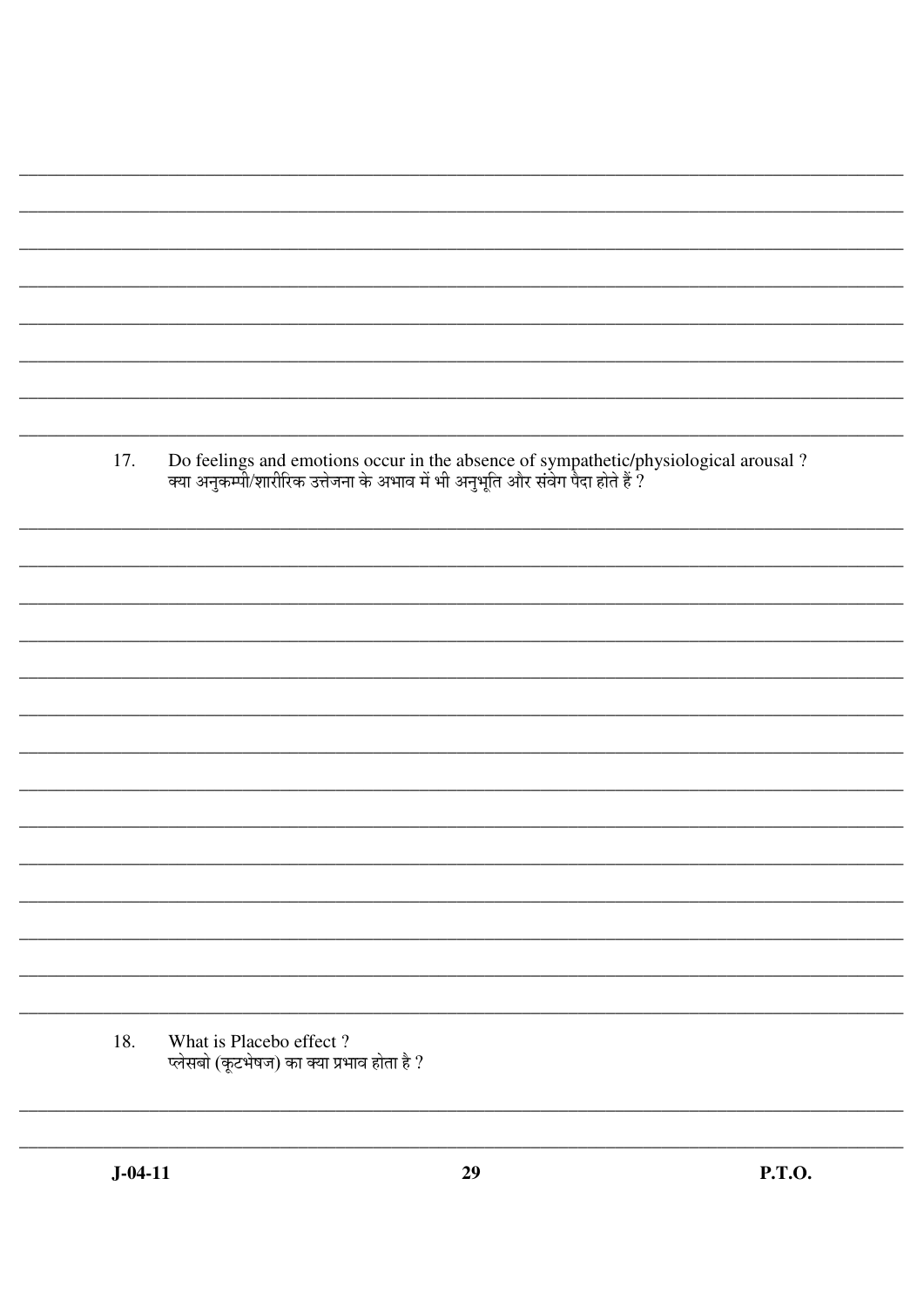Why did arousal enhancing explanation help insomniacs to sleep early ?<br>उत्तेजना बढ़ाने के स्पष्टीकरण से अनिद्रा के रोगियों को जल्दी नींद क्यों आई ? 19.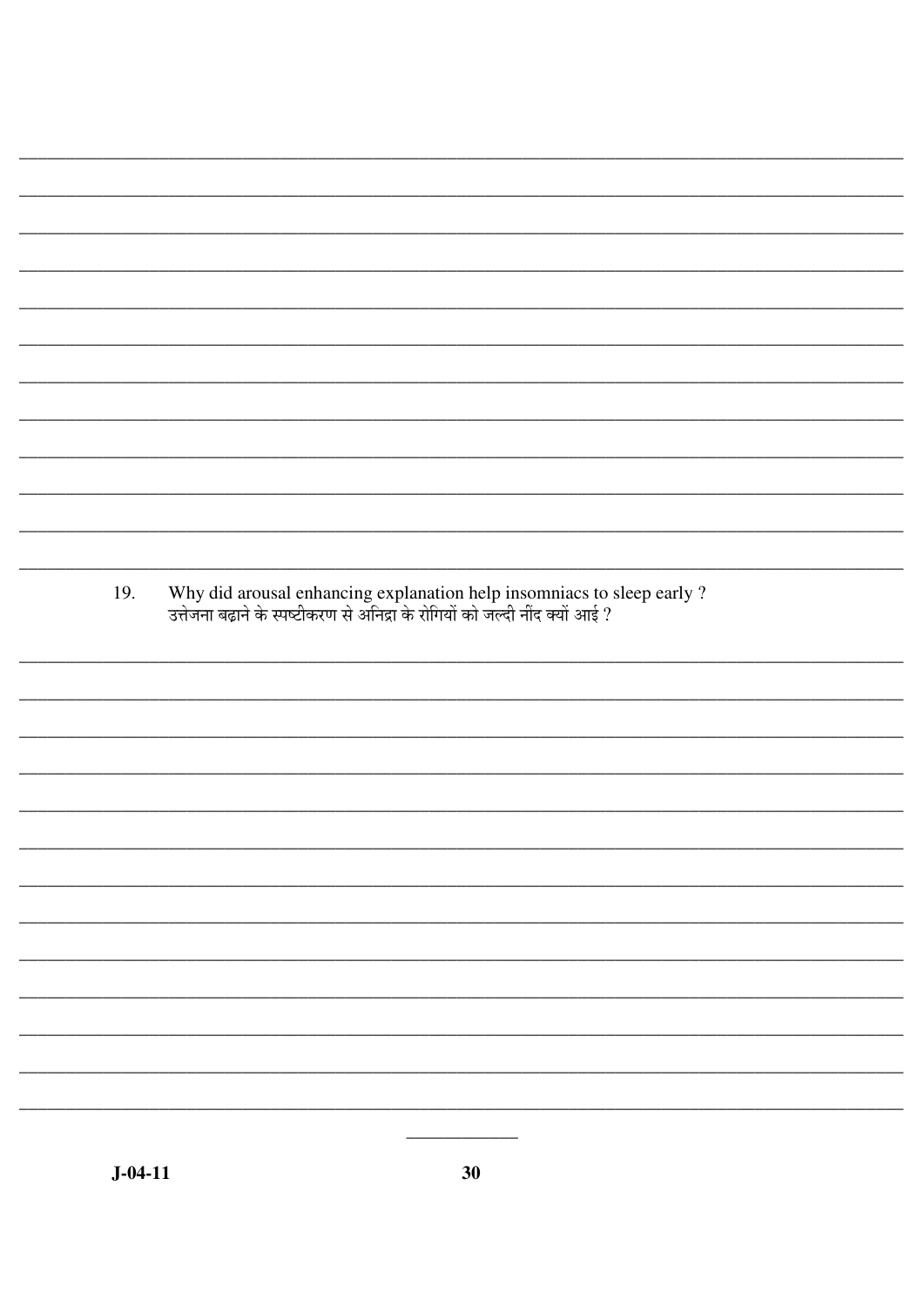**Space For Rough Work**